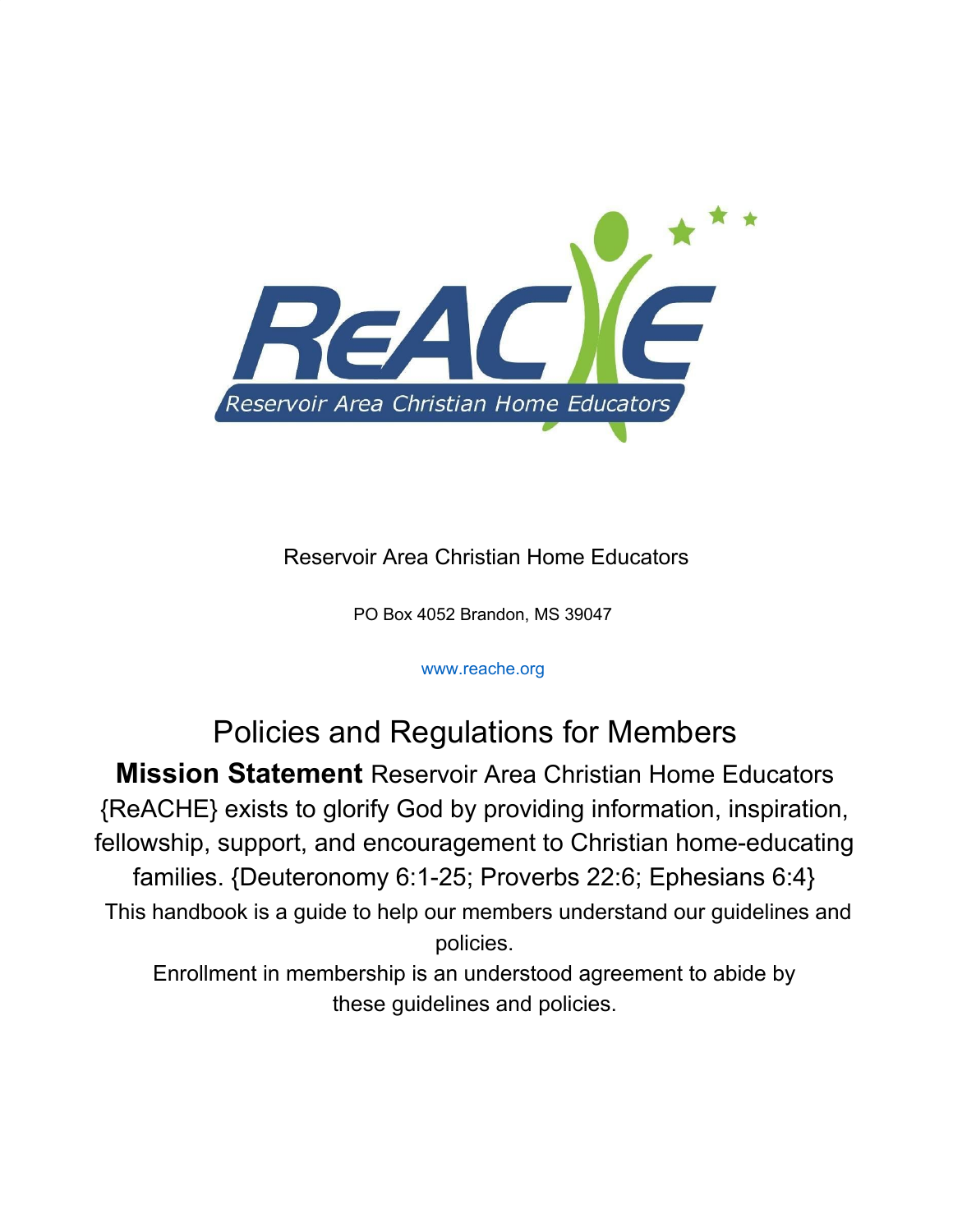# **Contents :**

- 1. Board of Directors
- 2. Membership Guidelines
- 3. Behavior and Expectations
- 4. Illness Policy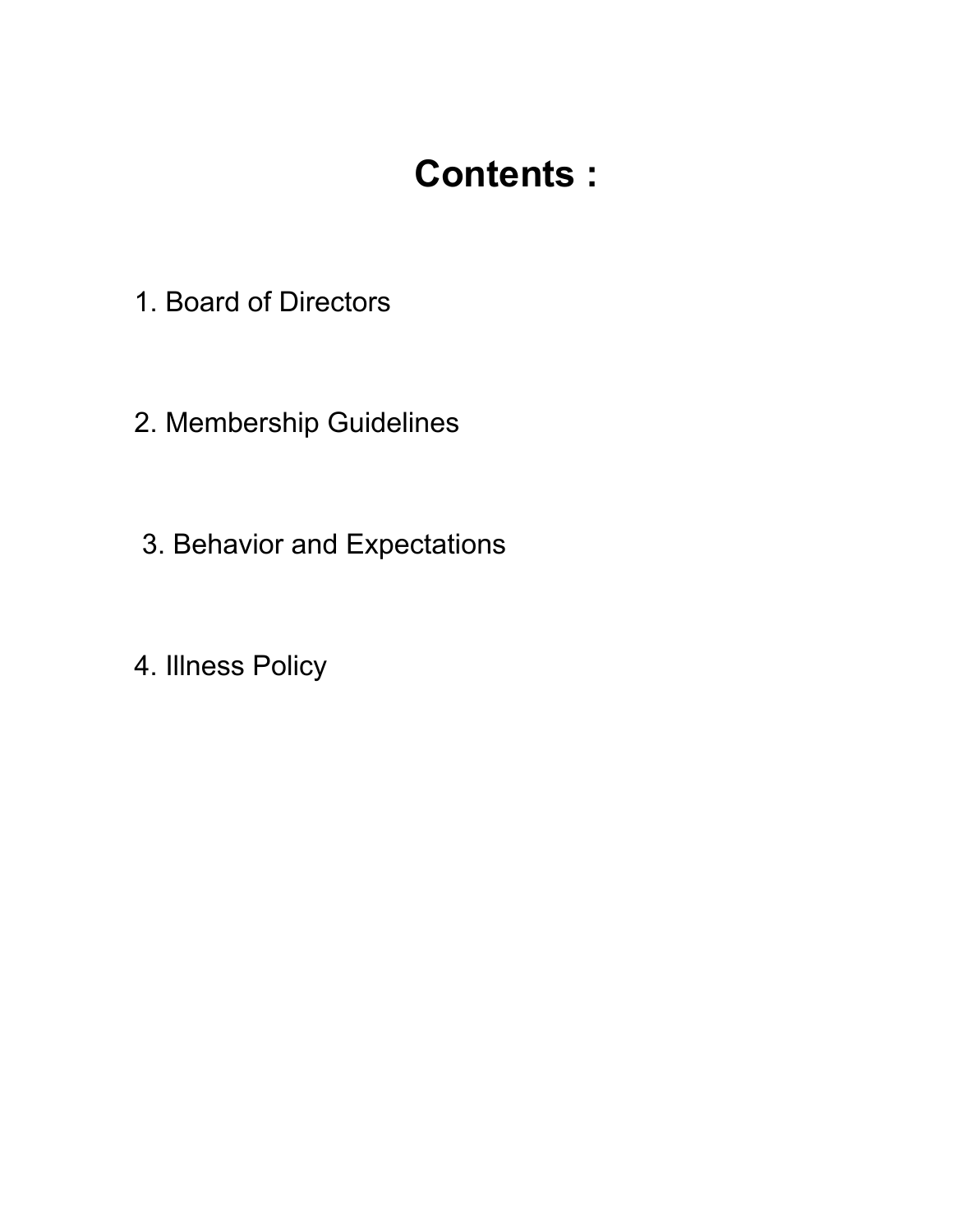## Policies and Guidelines:

#### ReACHE Board of Directors-

The Board of Directors is made up of ReACHE members who have received Jesus Christ as Savior. They serve in a position of responsibility, authority, and service. They serve as a team to oversee the administration and responsibilities of the organization. Board members will consist of a husband and wife. Board members will take office at the August meeting and will consist of a selection of individuals, all of whom have been home schooling for at least two years and members of ReACHE for no less than one year. The Board will meet quarterly or as needed. Current Board members must approve, by a majority vote, any new nominees for Board Positions. Board members will serve for a minimum of two years and no more than four consecutive years. Approaching the end of their last year of service, a Board member will mentor their replacement and provide a job description handbook at the end of their term. It is the current position holder's responsibly to ensure that their replacement is fully trained. Anyone who fails to keep their commitment or resigns their position early (excluding extenuating family circumstances) without a replacement will not be eligible to hold a Board position in the future. Board Members will jointly plan and execute membership meetings each school year. The Board of Directors may be exempt from paying membership dues or given a discount on membership dues for the school years they serve. Board meeting minutes will be taken at each meeting, and shared upon request.

A majority vote by the Board of Directors is the deciding authority in all ReACHE matters.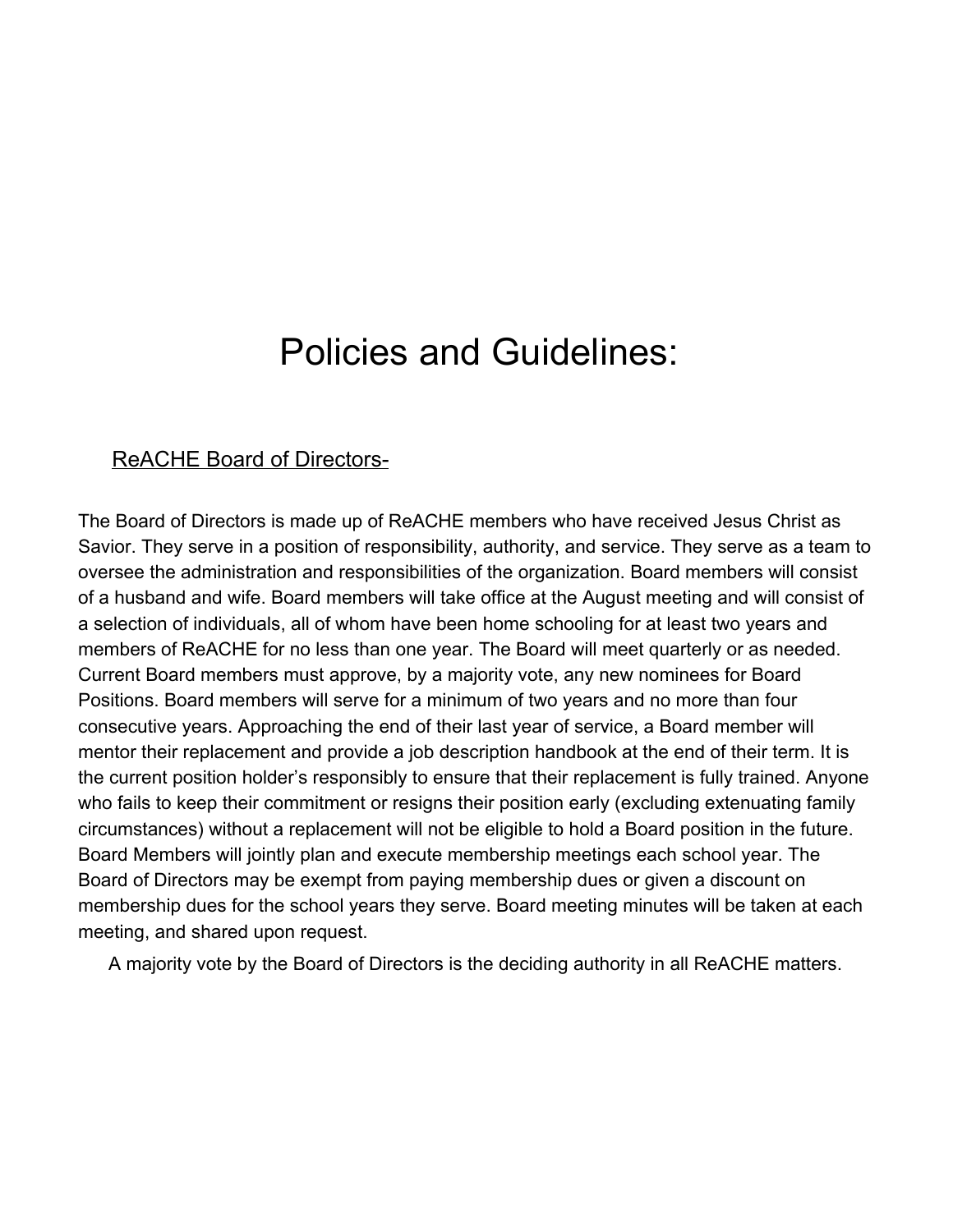**Activities Director**: Plans and oversees enrichment activities and educational opportunities designed to equip and support ReACHE students and their families; oversees various activities for which members sign up to direct in fulfillment of their membership requirements. Facilitates High School Graduation Ceremony if applicable. Manages the ReACHE calendar along side the Communications Director. Continues communicating with parents through the year to complete their service and remind members of activities.

**Communications Director:** Maintains group communications through websites and email; works with the Co-op and Credit Class Directors to oversee co-op and credit class registration; communicates regularly with Membership Director and Activities Director concerning removal of expired member's access and parks members who have failed to renew or fulfill membership requirements including service activities; oversees and maintains the website and Board email account.

**Co-Op Class Director:** Plans and carries out all co-op planning meetings, sign-up opportunities, and co-op updates at member meetings; is available for questions or conflict resolution for co-op teachers, helpers, and parents when needed. Oversees all schedules and policies for the co-op school term. Communicates with the staff at the host church and communicates with teachers, students, and parents on behalf of the Board on co-op matters.

**Academic Class Director:** Plans, organizes, and oversees the ReACHE High School Academic Program. Plans and leads meetings with teachers and parents; oversees teacher selection. Organizes registrations and fee information for the school year. Directly supervises the Credit Class Facilitator. Communicates with teachers, students, and parents on behalf of the Board.

**Finance Director:** Maintains and updates group financial records, budget, and expenditures and posts necessary budget files on the website; collects dues and maintains deposits and bank records; holds a key to the P.O. Box and checks it on a regular basis; coordinates and approves disbursement and deposit of annual dues; distributes budgeted funds to co-op teachers; makes financial records available to board at quarterly meetings and to members at member meetings; purchases gifts for board members rotating off or other special occasions as needed.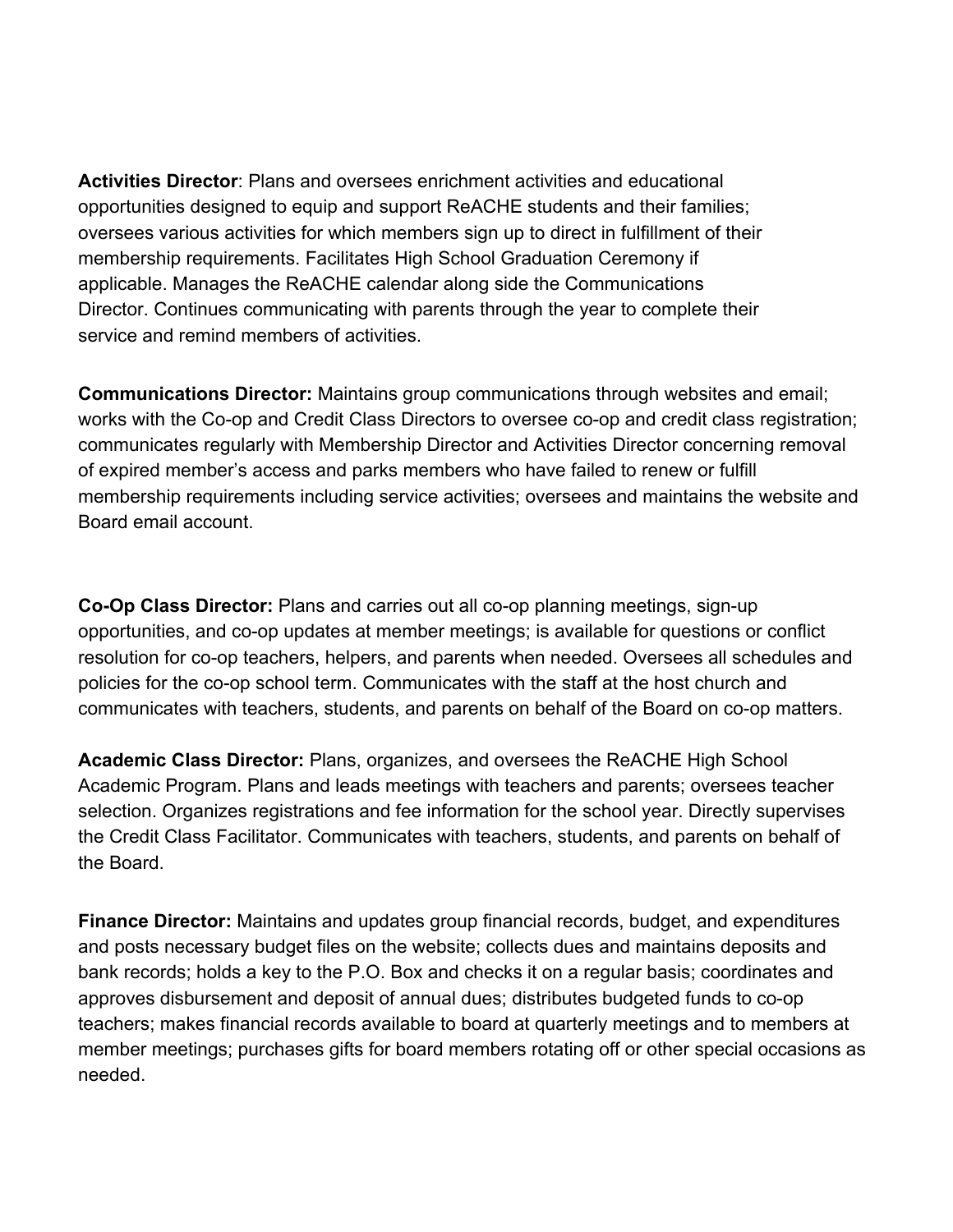**Membership Director:** Receives, processes, files, and stores all membership applications, recommendation letters, and other membership records; conducts new member confirmations: updates membership directory; fields questions, emails, and calls from potential new members throughout the year; holds a key to the P.O. Box and checks it on a regular basis; edits and maintains updated copies of membership guidelines, including the ReACHE Bylaws and handbook, as requested by the board; communicates regularly with Communications Director concerning new approvals for website access and removal of expired member's access; contacts the county attendance officer about coming to the fall annual meeting.

## Membership Guidelines

1. Agree with the ReACHE Bylaws and Statement of Faith and agree to follow the current ReACHE Handbook policies.

2. Submit to a background check.

3. Complete the joining process and be approved by the Membership Directors.

4. Pay the annual dues, as set by the Board. If dues pose a financial hardship, the dues may be sponsored. (Acts 4:32-35)

5. Demonstrate supportive interest in ReACHE by participating in at least one area of service. Failure to complete at least one service activity will result in parked membership. Such families will be suspended from participation in ReACHE activities, including co-ops for the following year. (2 Thess. 3:6-15)

6. Comply with the Mississippi Compulsory Attendance Law.

7. Never use the membership directory for business purposes and never give it to other persons or organizations.

8. Parents must inform their children of all behavior guidelines. Children need to practice good manners, demonstrate behavior which honors God and the home education community and honor those in authority over them.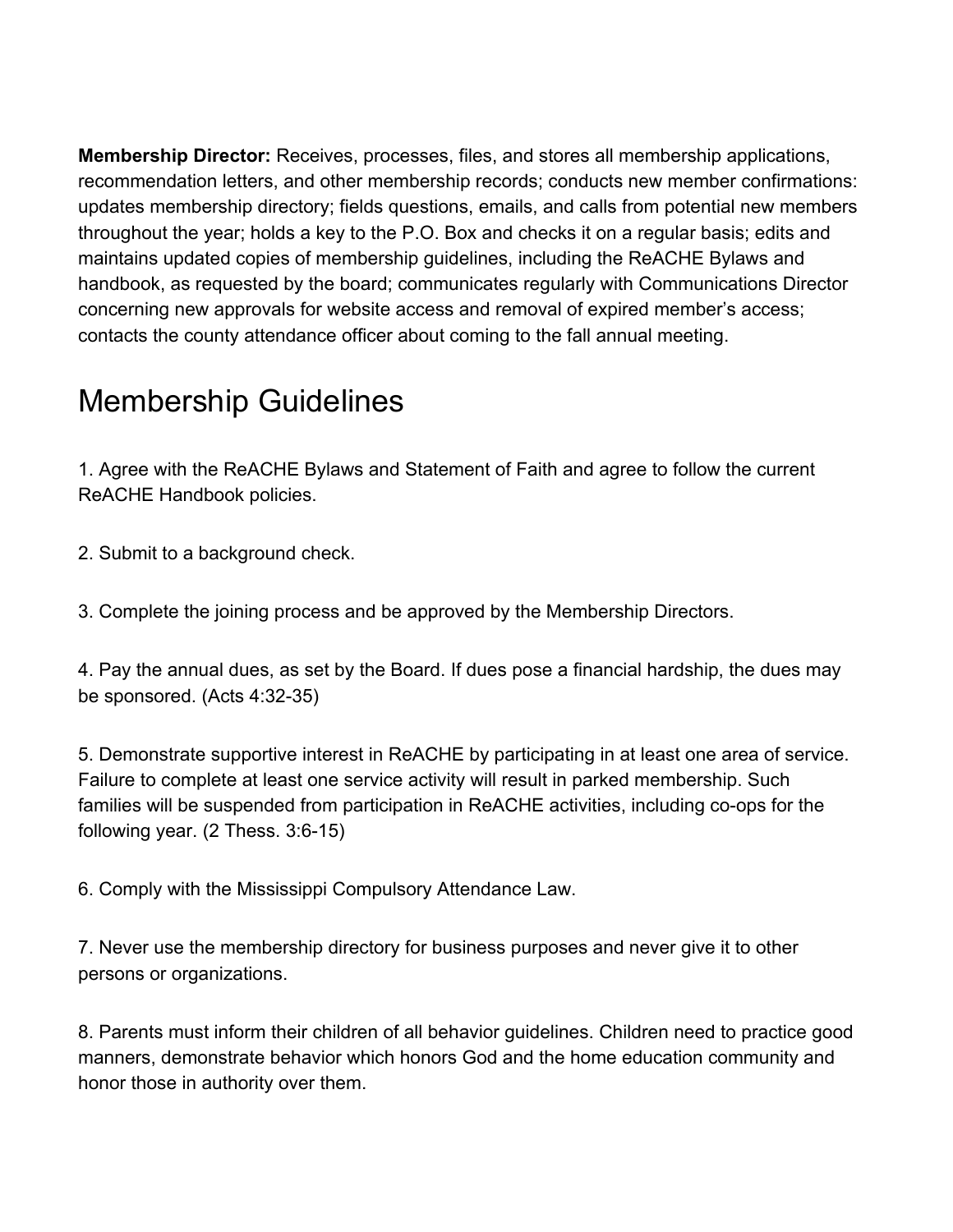9. Handle conflict resolution according to God's Word. Please refer to the following verses when resolving your conflicts. (Pro. 25:8-9, Phil. 2: 4-5, Romans 12:10, Eph. 4:3, Prov. 20:3, and Matthew 18: 15-17)

10. Understand that membership in ReACHE may be terminated by a majority vote of the Board for violations of by-laws, rules, regulations or for conduct unbecoming a member or for other causes as determined by a hearing held by the Board, to which the member in question will be provided a reasonable opportunity to attend and speak. Ministerial mediation will be offered for this hearing. "Reasonable Opportunity" is defined as including no less than one day to no more than 30 days' prior notice of the meeting.

11. If a family chooses not to renew their membership, they will have 24 months to rejoin ReACHE without completing the joining process. They will be subject to a background check before membership reinstatement and must pay current member dues. A family may be denied reinstatement by a majority vote of the current Board.

12. Attend any required Membership Meetings.

Membership in ReACHE is for the enrichment and support of homeschooling, Christ-following families.

### Behavior and Expectations

1.Behavior and discipline of children is totally the responsibility of the parents during all ReACHE activities, functions, and meetings of ReACHE.

2. Bullying, verbal or physical, will not be allowed in ReACHE. Parents encourage your children to treat other members with respect, kindness and friendliness always.

3. Members who plan, organize, and carry out the activities associated with ReACHE must strive to be God honoring with respect to behavior and dress. (1Cor.14:40)

4. ReACHE isn't responsible for any injuries or accidents that occur during activities.